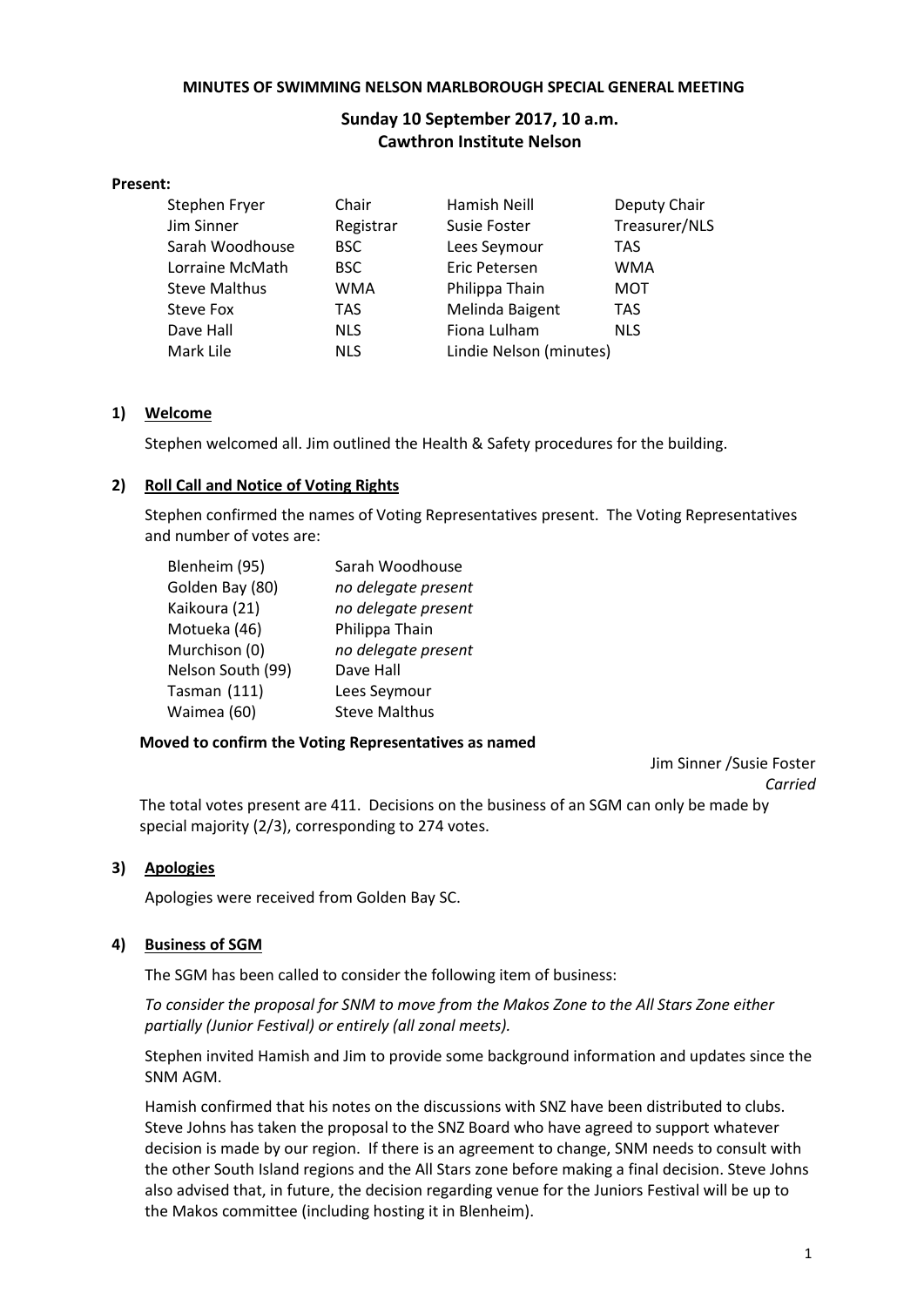At the SI Champs, the coaches met and noted that, tracking against this time last year, 261 compared to 217 swimmers have qualified for any event at Makos Junior Festival. However to compete you must qualify for an IM event: 221 have qualified so far in the IM events versus 176 last year. So the Junior Festival is tracking for an increase in attendance of about 50 swimmers and we should expect 250-270 swimmers. We can host this many swimmers (and their parents) in Blenheim, but may not be able to if the numbers get much higher.

Jim outlined discussions at the Regional Forum held in association with the SNZ AGM. Bay of Plenty and Canterbury challenged the concept that high performance should be centrally delivered. Waikato has developed and obtained funding for a model based on 'coach of coaches'. The implication is that zones could become more important for delivery of high performance: eg through coaching clinics, development squads. A working group has been formed with Steve Johns (CEO), Simon Perry (SNZ Board member) and one rep from each of the 4 zones (Wayne Rollinson from Makos) to make recommendations. On Monday the SNZ HP coach resigned and the Steve Johns has advised that SNZ are exploring alternative models for HP delivery in the context of a replacement. In summary, the zones may in future have more of a focus on coaching and development (rather than just delivering Junior Festival).

We have also received a message from Wayne Rollinson indicating that Canterbury WC's board does not support a 'partial' move (i.e. juniors only) to the All Stars zone.

Stephen opened the floor to a discussion.

Lees noted that key drivers are cost (contrary to Wayne's comment) and the difference in qualifying times for the Junior Festivals. Hamish commented that the other two northern zones have tightened up qualifying times because the sessions were too long. Only All Stars still has the low qualifying times.

Hamish also noted that he had spoken to a Canterbury coach who was empathetic: costs for Nelson Marlborough and Southland are very high.

What is downside of moving? Possible loss of hosting of SI Champs and SISS: this would have a substantial impact on SNM revenue. Stephen also noted that the touchpads we use are on loan from Canterbury.

What are the negatives for Canterbury? It takes numbers and officials away – but there are increasing numbers of Juniors qualifying so in fact SNM going to All Stars could help keep Makos Juniors at a size that can be hosted at various venues within the zone without tightening qualifying times further.

It was suggested that we should make a decision about the zone, and leave the SI issues for a separate decision. Hamish advised that the two decisions are linked: If we leave the Makos Zone there could be negative impacts but will also be positive impacts for Otago and Southland (since they will not need to travel to Marlborough).

It was suggested that we could make a temporary move until such time as Canterbury has redeveloped its pool space. We could build this into the decision.

In response to a question, it was confirmed there has not been any discussion with All Stars. And we don't know how the All Stars zone organise their governance, hence what involvement we might have in decision-making if we were to join the All Stars zone.

Blenheim is opposed to the proposal because for them it is more expensive to go to Wellington than to travel south. And they expect that, if we stay in the Makos zone, one in 4 years the rotation would have Junior Festival in Blenheim.

Stephen asked if any club would like to put a motion to the meeting:

*Moved* **that SNM move to the All Stars zone for the Junior Festival only, on a temporary basis until there is a new pool in Christchurch**